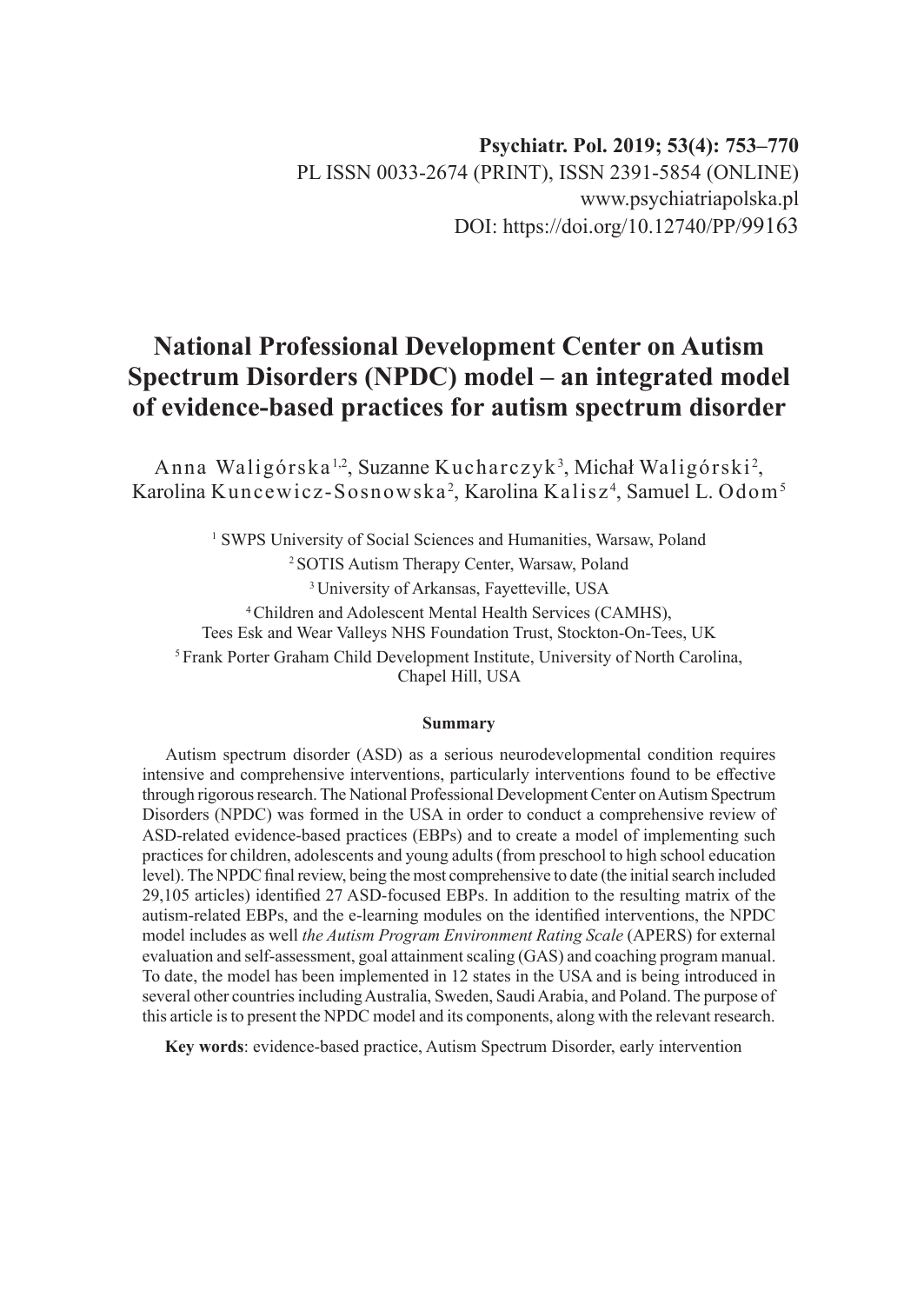#### **Interventions for autism spectrum disorder and medical standards**

Interventions for children and youth with autism spectrum disorder (ASD) face the discrepancy between evidence-based medicine (EBM), and the reality of psychoeducational interventions. Medical standards developed by the American Academy of Pediatrics (AAP) [1] refer to research-based interventions for children with autism spectrum disorder as early, intensive and complex. The desirable characteristics of such educational and behavioral interventions have also been identified (see [2, p. 118] for a brief description in Polish). Medical treatment, on the other hand, has so far been saved for the management of only some of secondary characteristics of autism (such as concomitant aggressive or auto-aggressive behaviors), or other nervous system disorders present in an individual with ASD [3]. This means that when recommending an intervention for a newly diagnosed child, a diagnostician steps beyond the field of psychology, psychiatry or – even broader – medicine. Knowledge of studies on the efficacy of various psychoeducational interventions for those with autism spectrum disorder may be helpful to guide such recommendations. However, the knowledge on such non-medical research (e.g., [4]) is not complete not only in the psychiatric milieu, but also among professionals and organizations involved in delivering autism intervention [5]. Additionally, parents have been found to seek treatment options with no or little evidence of efficacy [6–8]. Therefore, the inconsistent choices and recommendations regarding autism therapy may be confusing not only for parents, but also for professionals. These issues are common – including in the United States (US), where research of interventions for autism is particularly advanced.

In the US, the National Professional Development Center on Autism Spectrum Disorder (NPDC) was established in order to provide answers to the following questions: how to describe evidence-based interventions for autism in a brief and concise manner and how to increase the uptake of evidence-based practices by schools. The work of the NPDC was a collaboration among three universities – the University of North Carolina at Chapel Hill, the University of Wisconsin at Madison, and the MIND Institute – University of California-Davis. The role of the NPDC was to integrate the interdisciplinary research data on interventions for autism and to develop a model enabling a widespread implementation of evidence-based practices for individuals with ASD in schools delivering nursery, primary, secondary and further education provision.

The current article presents the NPDC as a model for integrating interdisciplinary research and implementation science aiming at optimizing collaboration between researchers, clinicians and educators involved in autism research and service provision. It seems particularly relevant, as the NPDC model (implemented so far in over 200 schools across the USA) is currently being implemented in many countries,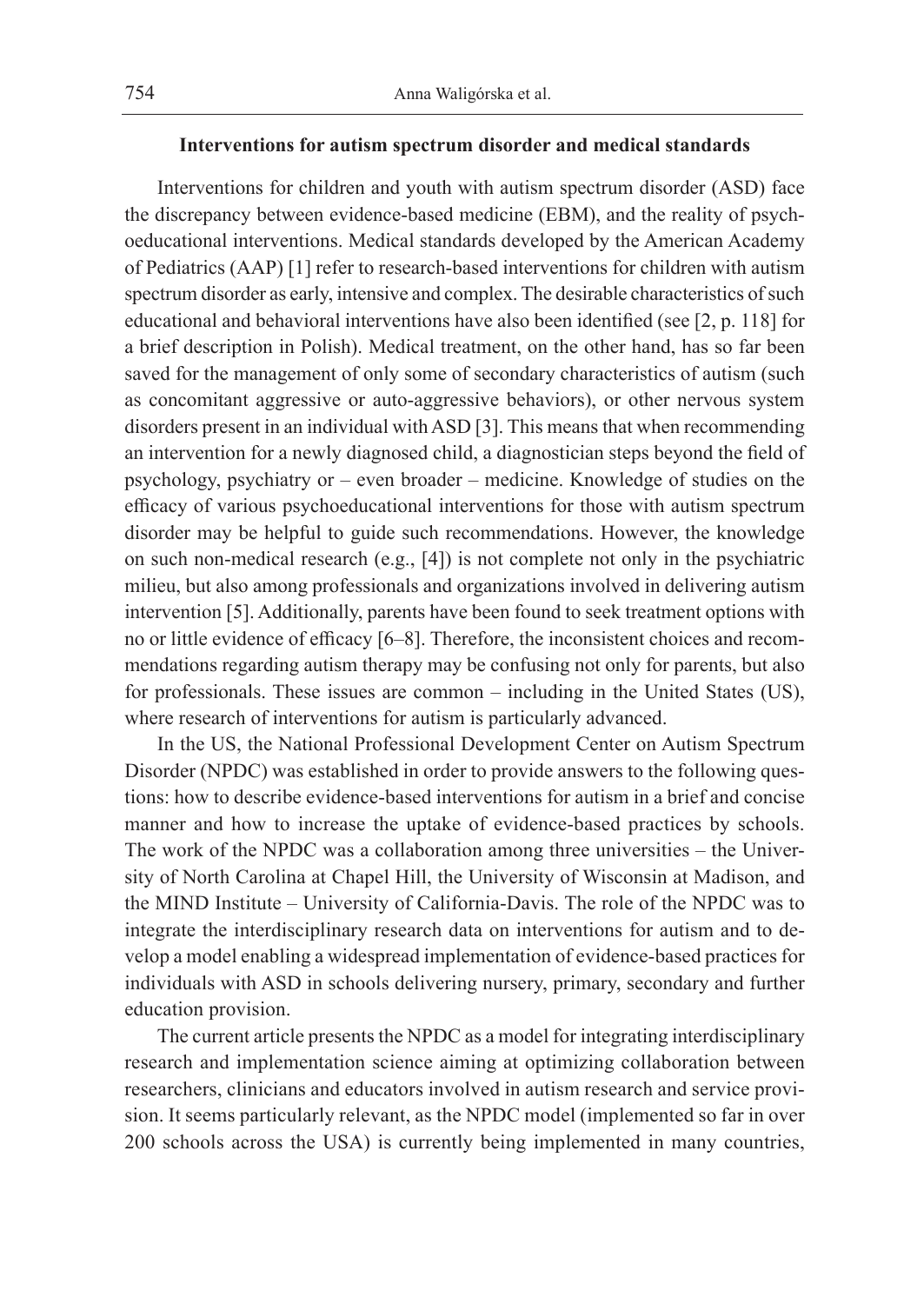including Poland. The model boasts several unique features: (1) It is based on the largest review of autism intervention literature, carried out by NPDC team and collaborators [9]; (2) It incorporates a comprehensive quality assessment tool, the Autism Program Environment Rating Scale (APERS) developed as a good practicebased consensus [10], (3) It uses coaching as a means to promote implementation of evidence-based practices, and (4) It uses the Goal Attainment Scaling methodology to assess learner progress.

### **Evidence-based practice in interventions for autism spectrum disorders and the NPDC model**

In psychology and education it is necessary to differentiate the research-based interventions and high quality program features, enabling for a successful implementation of the evidence-based practices (EBPs). Focused evidence-based interventions often stem from a specific (e.g., behavioral, or social-developmental) approach, whereas high quality program features refer to universal properties of quality ASD interventions and school environments, regardless of the represented approach. The high quality program features will therefore be close to the concept of the 'common characteristics' in psychotherapy [11, 12]. The NPDC model includes both evidence-based focused interventions (and their selection by outcome and age group), and high quality program features, relevant in any approach. The individual elements of the model address different areas.

It should be noted that in the field of autism therapy, the approaches gradually converge (which was as well noted in the AAP standards [1, 2]). This means that interventions developed within a specific approach (e.g., behavioral – such as prompting) are included as a part of other comprehensive treatment models due to their effectiveness. This is also confirmed by comparative research of different comprehensive treatment models. Professionals delivering different comprehensive treatment models reported using most of the focused interventions equally often [13].

Therefore, the NPDC model does not compare the effectiveness of different comprehensive treatment models, which combine multiple focused interventions based on a specific theory-derived treatment approach (e.g., Lovaas Model based on behavioral approach). Instead, the NPDC model reviews published research relative to individual focused interventions, which produce specific behavioral, educational, and developmental outcomes for a child and may or may not be used in different comprehensive treatment models<sup>1</sup>. As a result, the NPDC model offers technical eclecticism, with the choice of focused interventions being guided by scientific evidence. Such technical

<sup>1</sup> A more detailed description of differences between comprehensive treatment models and focused interventions in Polish is available in: [14, p. 21].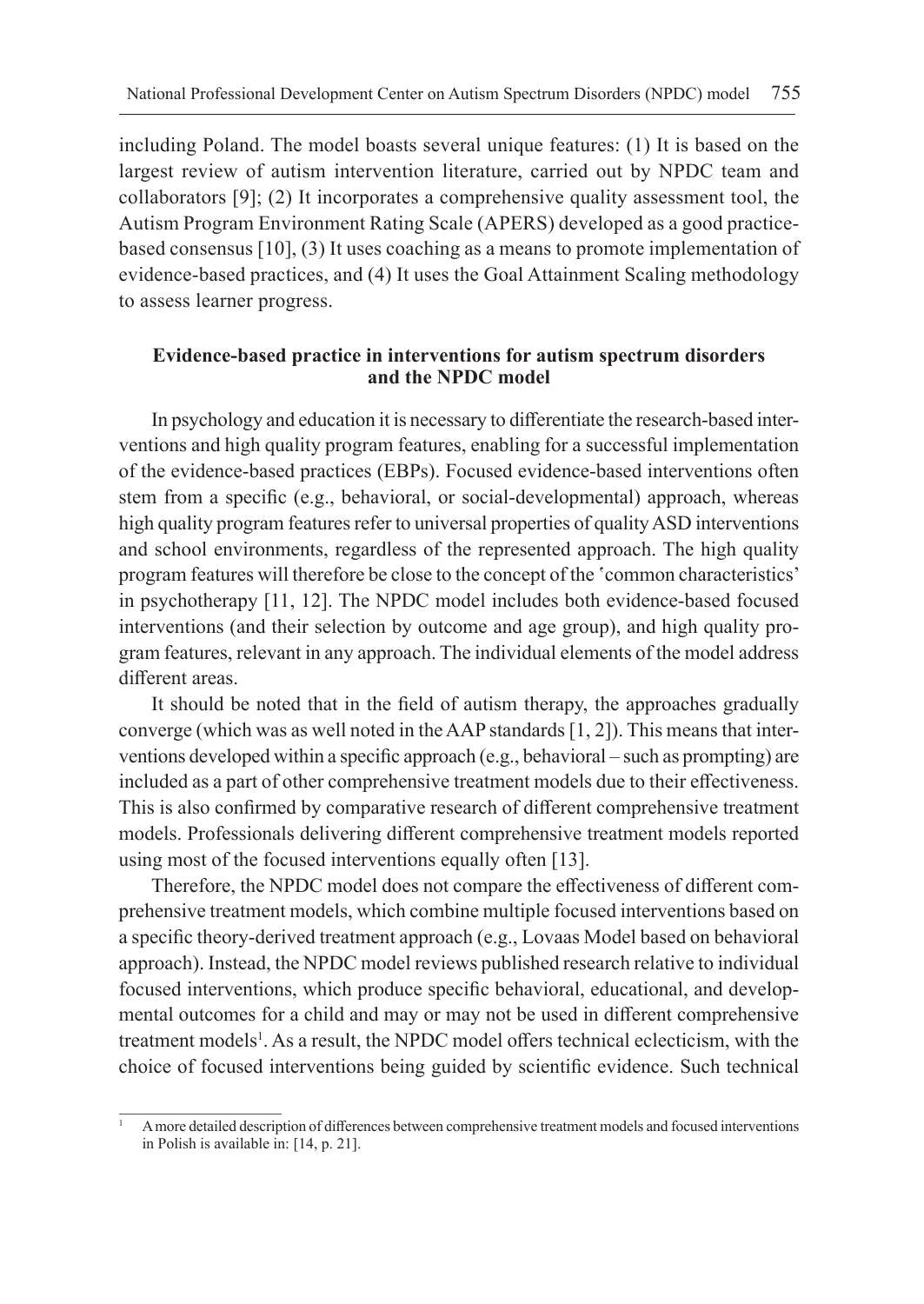eclecticism differs substantially from free eclecticism (where the therapist chooses the interventions to be used based on their individual experience).

To sum up, the assumptions of the NPDC model apply both to: high quality program features, i.e. 'common characteristics' important in the therapy and education of people with ASD, and individual focused interventions of research-proven efficacy. At the same time, the NPDC model does not refer directly to any specific treatment approach or potential discrepancies between different approaches.

#### **Structure and components of the NPDC model**

The NPDC model combines multiple components. Its full implementation, which enables effective uptake of evidence-based practices, requires introducing and using all components.

The key components of the NPDC model include:

a) *Autism Program Environment Rating Scale* (APERS). The NPDC Autism Program Environment Rating Scale assesses the quality of the program, measuring the adoptions of practices that represent high quality in programs. The practices included as APERS domains is derived from an extensive literature review, other similar quality measures, such as *Early Childhood Environment Rating Scale* (ECERS), and the assumptions of the Individuals with Disabilities Education Improvement Act (IDEIA) [10]. The available reviews of comprehensive treatment models for ASD provide for an external assessment as one of the key characteristics of high quality interventions [15].

APERS evaluations include: (1) direct observation of individual staff members and teams teaching children and youth with ASD; (2) interviews with educators and other team members; (3) interviews with parents; and (4) review of the Individualized Education Program, and other documents (such as functional behavior assessment and intervention plan). All observations and interviews are carried out by trained and certified evaluation teams (raters). Next, the observation and interview findings are scored across 10 to 11 domains (depending on age of children).

Each domain consists of items addressing individual aspects of effective practice [10]. The example domains include positive learning climate and communication. In the domain of communication items include assessing whether the staff support student's communication attempts and consistently respond to them, whether communication systems or supports (such as AAC)<sup>2</sup> are available and accessible across all settings, and whether the team members create opportunities within classroom activities for students to respond or initiate communication. Importantly, one of the domains as-

Alternative and augmentative communication.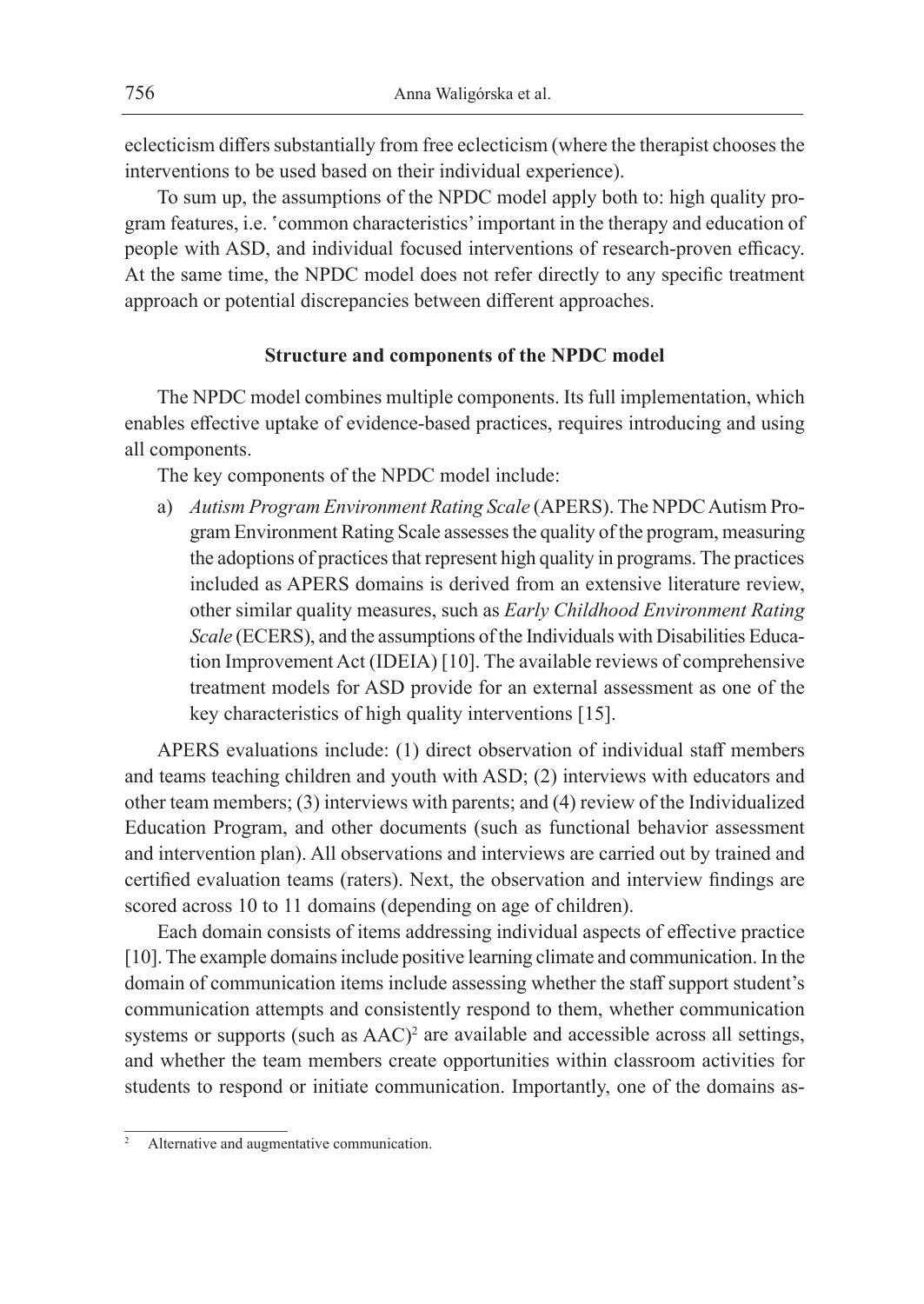

Figure 1. **The structure and domains of the APERS**

sesses the inclusion of student and their family's involvement in selecting evidencebased practice and planning an intervention (just as it is the case with evidence-based medicine) [16]. Another essential domain assessed is the collaborative relationship between staff members in terms of consistently regular team meetings and qualitative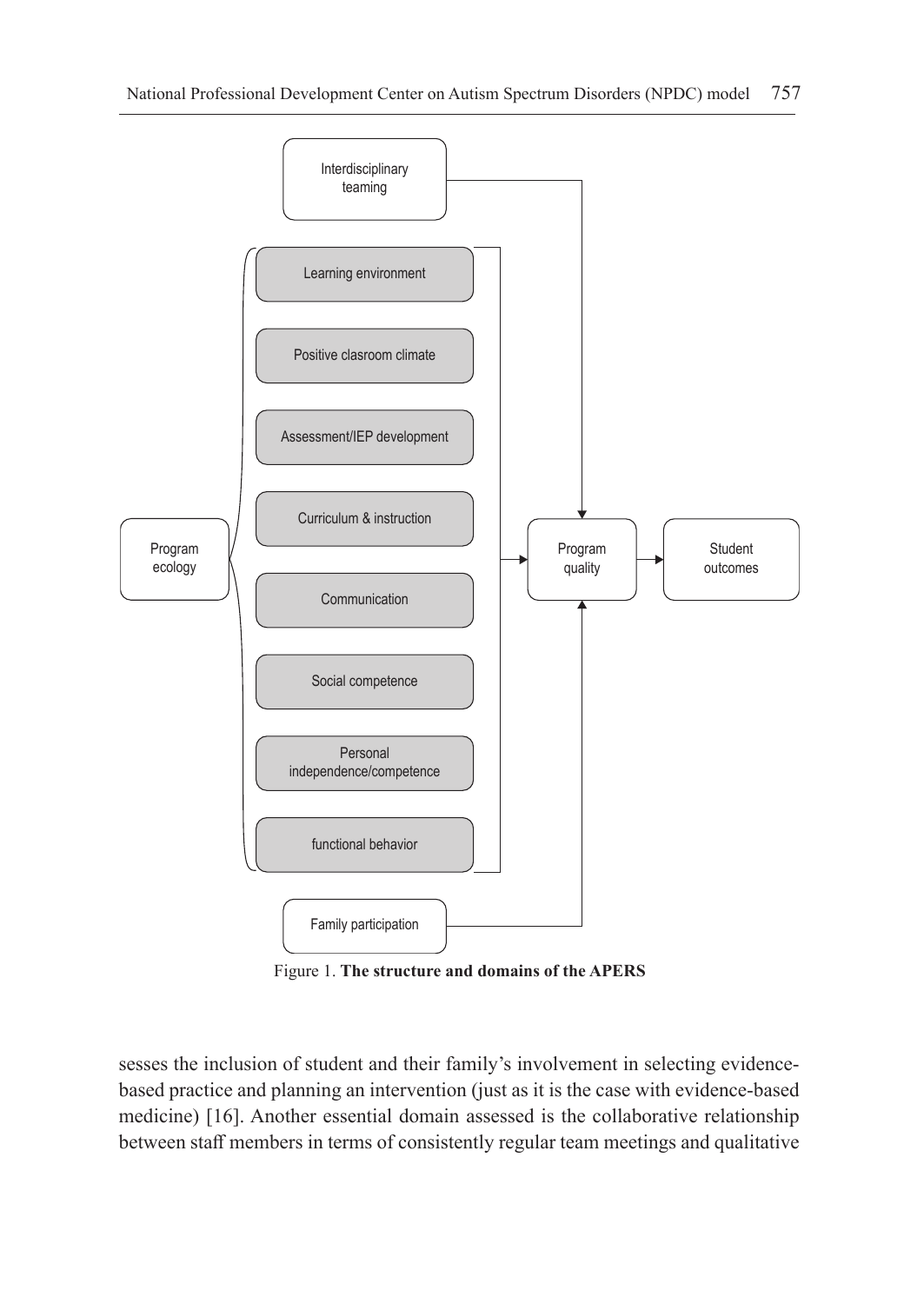aspects of cooperation, which reflects the criterion of a consistent treatment plan and its subsequent delivery as outlined by AAP [1].

Each APERS item scores between 1 and 5. The lowest score indicates that none of the key aspects of the program quality indicator have been implemented in a given team. The highest score usually indicates that all key aspects of such program features have been implemented consistently across the team.

Being an observational measure, the APERS ascertains the level of actual implementation of effective practices, rather than simply the knowledge of the team related to EBP and their use. Research has shown that knowledge and understanding of high quality program features and evidence-based interventions do not automatically translate into their actual implementation [17]. Hence, the APERS aims at evaluating real actions in this area in a given facility, as well as to assess whether the team's activity in this area improves over time.

Having completed their observations and interviews, evaluators write up a report, which highlights the areas where high quality elements are present as well as areas requiring subsequent development. The report also suggests which evidence-based interventions (addressed more broadly in item (c) below) can be used for the identified areas for improvement. The APERS report forms a basis for initial feedback as part of an evolving coaching relationship supporting team members in their professional development.

Like in the case of any assessment tool, for a valid implementation of the APERS in any other country, it is necessary to adapt the domains and items of the scale for the relevant cultural and administrative context [18].

b) APERS Self-Assessment Companion Tool. The APERS Self-Assessment Companion Tool is an integral assessment element included in the model, which reflects the team members' perspective of high quality programming across the same domains as in externally assessed APERS. Using it (and comparing with the APERS assessment carried out by external raters) coaches and team members can better explore the teams' understanding of high quality programming. Further, use of self-assessments clarify when team perceptions of their practices are different than those of assessors.

Using external raters for assessing program environment in general education context has attracted researchers' attention [19, 20]. Research on another selfassessment tools has found discrepancy demonstrated between self-assessment and external rater assessment of the same teams [21]. Teams tended to self-assess themselves higher than the external raters did [22]. The above findings are consistent with those observed in medicine in terms of evidence-based practice – the awareness of its importance significantly exceeds the actual implementation [23, 24]. Given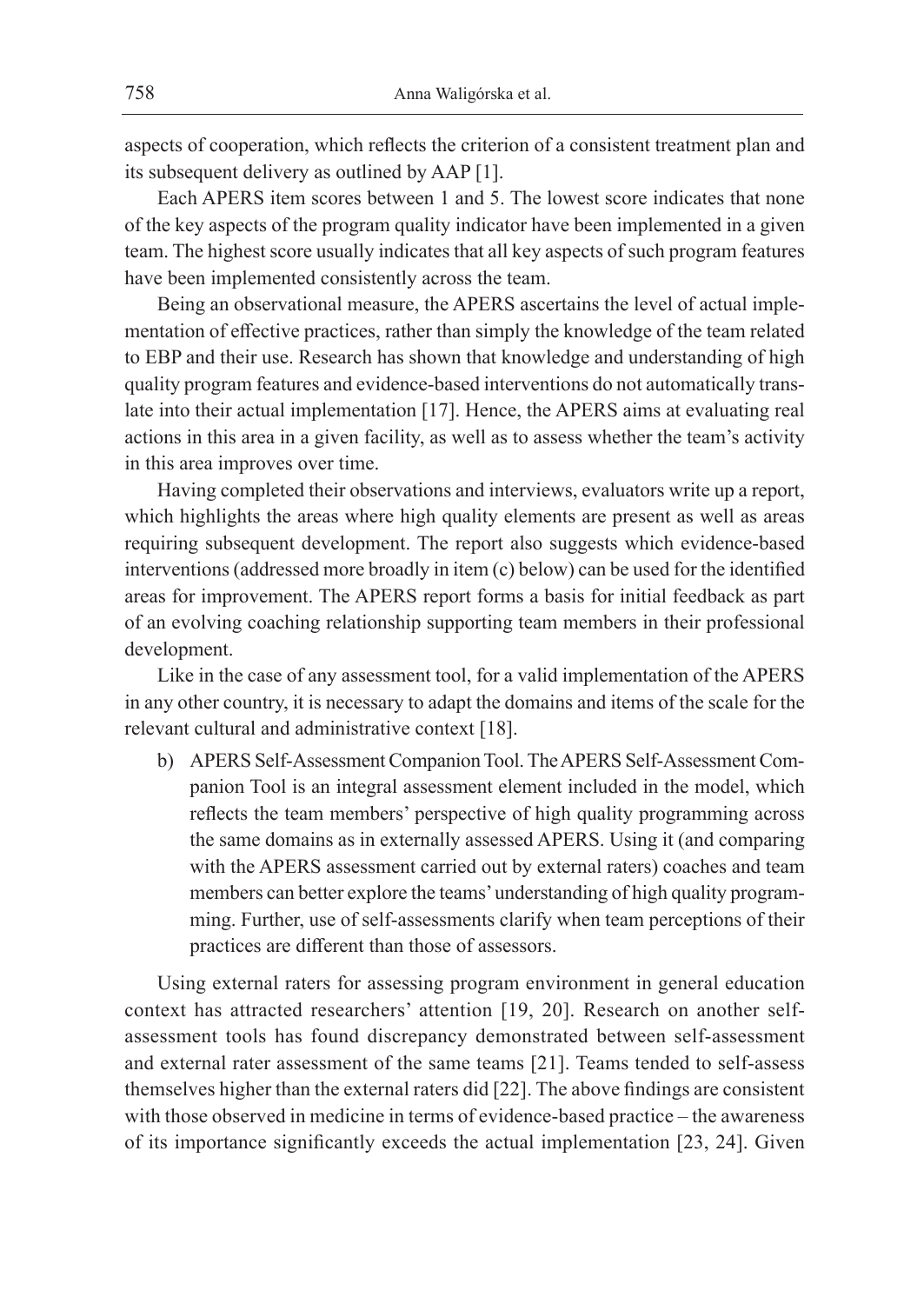the potential for lack of congruity between self-assessment and external assessment, educational organizations may fail to see the need to improve the quality of provision they deliver, even if significant deficits were identified. The joint use of the APERS in external assessment and self-assessment may help address this challenge. By ensuring a common view of use of high quality practices, self-assessment may also support coaching by promoting dialogue on priority areas to address [25]. The role of coaching in professional development as a part of the NPDC model will be discussed in detail in item (e) below.

c) Matrix of Evidence-Based Practices (EBP Matrix).

In order to identify interventions that have evidence of efficacy, the NPDC team with numerous collaborators carried out the largest so far systematic literature review of focused interventions for children and youth with autism spectrum disorder [9]. The number of research articles included in the first round of screening was 29,105. A multi-round process followed, which identified publications reporting methodologically robust empirical studies according to the set of predefined criteria [26–30]. The criteria were developed so as to combine the constructs of evidence-based medicine and evidence-based practice adjusting the requirements to the specificity of social science research. As a result, 456 studies were identified, which met the criteria and described a total of 27 interventions classified as evidence-based<sup>3</sup> .

A broader description of the review and its results has already been published in Polish [14]. Hence, in this paper we will include the EBP matrix only, which contains all 27 identified evidence-based practices (focused interventions), classified by expected outcome and age of learners with ASD.

All focused interventions included in the matrix were found to be effective through robust research methodologies. The color-filled box next to a focused intervention means that the efficacy of this focused intervention for a given outcome and age group was demonstrated in at least one study. In terms of age groups, the NPDC matrix includes focused interventions for learners with ASD aged from the earliest age to early adulthood (approx. 22 years). This age span was divided into three life stages, (a) birth through 5 years, (b) 6 to 14 years, and (c)  $15-22$  years of age.

It should be noted that the structure of the NPDC model enables for more evidence-based interventions to be included in the matrix should they be identified

In order to be classified as evidence-based, the efficacy of a focused intervention had to be confirmed by: (a) at least two high quality experimental group or quasi-experimental design studies conducted by at least two different researchers or research groups, or (b) at least five high quality single case design studies (e.g., ABAB), conducted by at least three different researchers or research groups, having a total of at least 20 participants across studies, or (c) a combination of at least one high quality group experimental or quasi-experimental design study and at least three high quality single case design studies, conducted by at least two different research groups.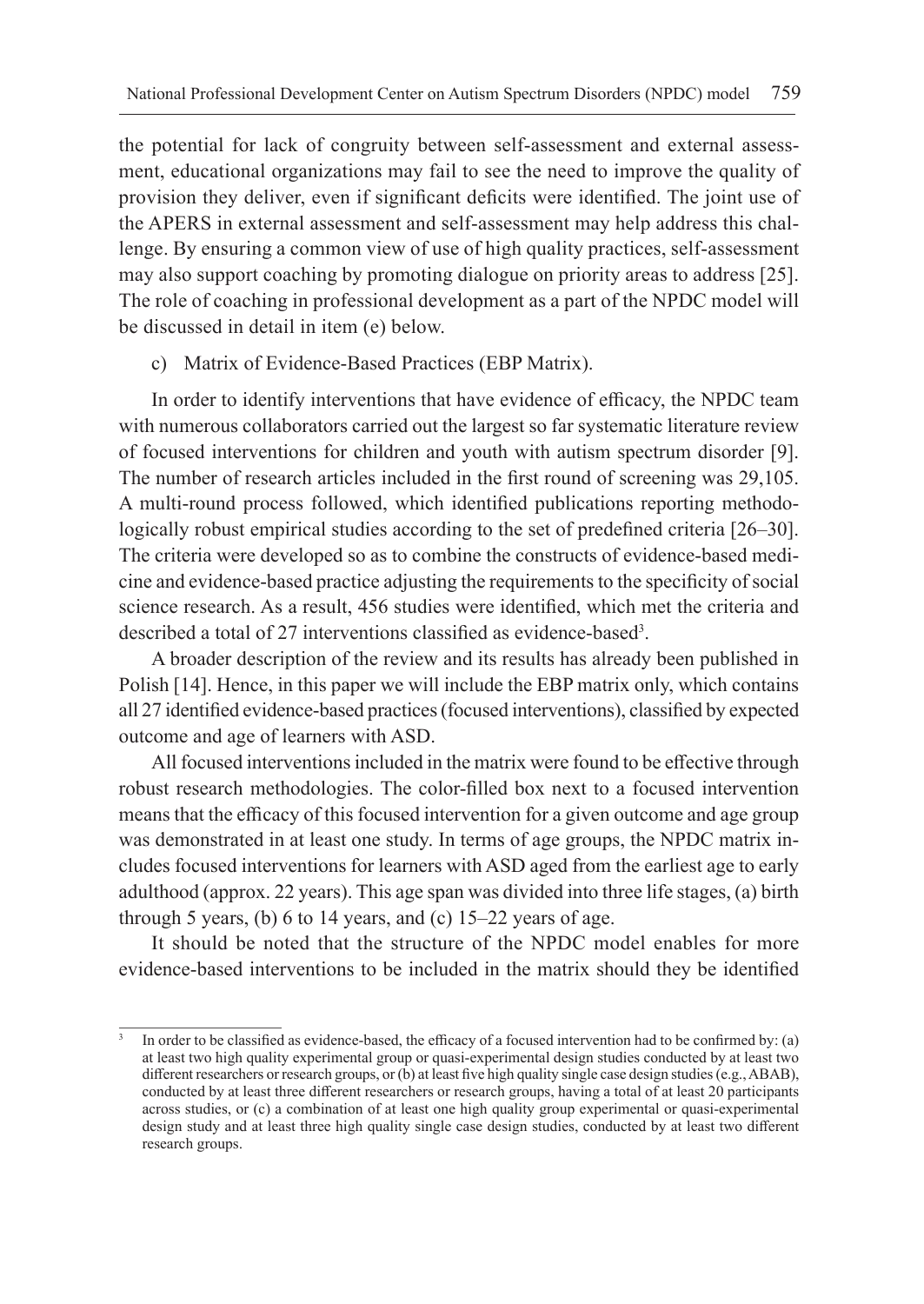| ó                                                    |
|------------------------------------------------------|
| j<br>į                                               |
| we autoama and age<br>l                              |
|                                                      |
| <b>Contraction of the contraction</b><br>ו<br>ו<br>í |
| こうこう へっこう<br>ו<br>ו<br>١                             |
|                                                      |
|                                                      |
| ï<br>.<br>E<br>Ï                                     |

|                                                       |                      | <b>75-22</b>        |                                         |                                            |                                                                                           |                               |                |                  |                                         |                                            |                                |                                           |
|-------------------------------------------------------|----------------------|---------------------|-----------------------------------------|--------------------------------------------|-------------------------------------------------------------------------------------------|-------------------------------|----------------|------------------|-----------------------------------------|--------------------------------------------|--------------------------------|-------------------------------------------|
|                                                       |                      | $b1-0$              |                                         |                                            |                                                                                           |                               |                |                  |                                         |                                            |                                |                                           |
|                                                       | Academic             | $9 - 0$             |                                         |                                            |                                                                                           |                               |                |                  |                                         |                                            |                                |                                           |
|                                                       |                      | <b>75-22</b>        |                                         |                                            |                                                                                           |                               |                |                  |                                         |                                            |                                |                                           |
|                                                       | Mental               | $b1-9$              |                                         |                                            |                                                                                           |                               |                |                  |                                         |                                            |                                |                                           |
|                                                       |                      | $9 - 0$             |                                         |                                            |                                                                                           |                               |                |                  |                                         |                                            |                                |                                           |
|                                                       |                      | $27 - 91$           |                                         |                                            |                                                                                           |                               |                |                  |                                         |                                            |                                |                                           |
|                                                       | Vocational           | $b1-0$              |                                         |                                            |                                                                                           |                               |                |                  |                                         |                                            |                                |                                           |
|                                                       |                      | $9 - 0$             |                                         |                                            |                                                                                           |                               |                |                  |                                         |                                            |                                |                                           |
| Matrix of evidence-based practices by outcome and age | Adaptive<br>Motor    | <b>75-22</b>        |                                         |                                            |                                                                                           |                               |                |                  |                                         |                                            |                                |                                           |
|                                                       |                      | $b1-9$              |                                         |                                            |                                                                                           |                               |                |                  |                                         |                                            |                                |                                           |
|                                                       |                      | $9 - 0$             |                                         |                                            |                                                                                           |                               |                |                  |                                         |                                            |                                |                                           |
|                                                       |                      | <b>75-22</b>        |                                         |                                            |                                                                                           |                               |                |                  |                                         |                                            |                                |                                           |
|                                                       |                      | $b1-9$              |                                         |                                            |                                                                                           |                               |                |                  |                                         |                                            |                                |                                           |
|                                                       |                      | $\overline{S}$ -0   |                                         |                                            |                                                                                           |                               |                |                  |                                         |                                            |                                |                                           |
|                                                       | Cognitive            | $72 - 51$           |                                         |                                            |                                                                                           |                               |                |                  |                                         |                                            |                                |                                           |
|                                                       |                      | $b1-9$              |                                         |                                            |                                                                                           |                               |                |                  |                                         |                                            |                                |                                           |
|                                                       |                      | $9 - 0$             |                                         |                                            |                                                                                           |                               |                |                  |                                         |                                            |                                |                                           |
|                                                       |                      | <b>75-22</b>        |                                         |                                            |                                                                                           |                               |                |                  |                                         |                                            |                                |                                           |
|                                                       | Play                 | $b1-0$              |                                         |                                            |                                                                                           |                               |                |                  |                                         |                                            |                                |                                           |
|                                                       |                      | $G-0$               |                                         |                                            |                                                                                           |                               |                |                  |                                         |                                            |                                |                                           |
|                                                       | readiness<br>School- | $27 - 91$<br>$b1-3$ |                                         |                                            |                                                                                           |                               |                |                  |                                         |                                            |                                |                                           |
|                                                       | <b>Behavior</b>      | $\overline{S=0}$    |                                         |                                            |                                                                                           |                               |                |                  |                                         |                                            |                                |                                           |
|                                                       |                      | $27 - 91$           |                                         |                                            |                                                                                           |                               |                |                  |                                         |                                            |                                |                                           |
|                                                       |                      | $b1-9$              |                                         |                                            |                                                                                           |                               |                |                  |                                         |                                            |                                |                                           |
|                                                       |                      | $g-0$               |                                         |                                            |                                                                                           |                               |                |                  |                                         |                                            |                                |                                           |
|                                                       | attention<br>Joint   | $\overline{55-51}$  |                                         |                                            |                                                                                           |                               |                |                  |                                         |                                            |                                |                                           |
|                                                       |                      | $b1-9$              |                                         |                                            |                                                                                           |                               |                |                  |                                         |                                            |                                |                                           |
|                                                       |                      | $\overline{S}$ -0   |                                         |                                            |                                                                                           |                               |                |                  |                                         |                                            |                                |                                           |
|                                                       | Communication        | <b>75-22</b>        |                                         |                                            |                                                                                           |                               |                |                  |                                         |                                            |                                |                                           |
|                                                       |                      | $b1-9$              |                                         |                                            |                                                                                           |                               |                |                  |                                         |                                            |                                |                                           |
|                                                       |                      | $g-0$               |                                         |                                            |                                                                                           |                               |                |                  |                                         |                                            |                                |                                           |
|                                                       | Social               | <b>75-22</b>        |                                         |                                            |                                                                                           |                               |                |                  |                                         |                                            |                                |                                           |
|                                                       |                      | $b1-0$              |                                         |                                            |                                                                                           |                               |                |                  |                                         |                                            |                                |                                           |
|                                                       |                      | $9 - 0$             |                                         |                                            |                                                                                           |                               |                |                  |                                         |                                            |                                |                                           |
|                                                       | EBP - Evidence-based |                     |                                         |                                            | Differential Reinforcement of<br>Alternative, Incompatible, or<br>Other Behavior (DRAI/O) | Discrete Trial Training (DTT) |                |                  |                                         | Functional Communication<br>Training (FCT) | Naturalistic Intervention (NI) | Parent-implemented<br>Interventions (PII) |
|                                                       |                      | practice            | Interventions (ABI)<br>Antecedent-based | Cognitive Behavioral<br>Intervention (CBI) |                                                                                           |                               | Exercise (ECE) | Extinction (EXT) | Functional Behavior<br>Assessment (FBA) |                                            | Modeling (MD)                  |                                           |

*table continued on the next page*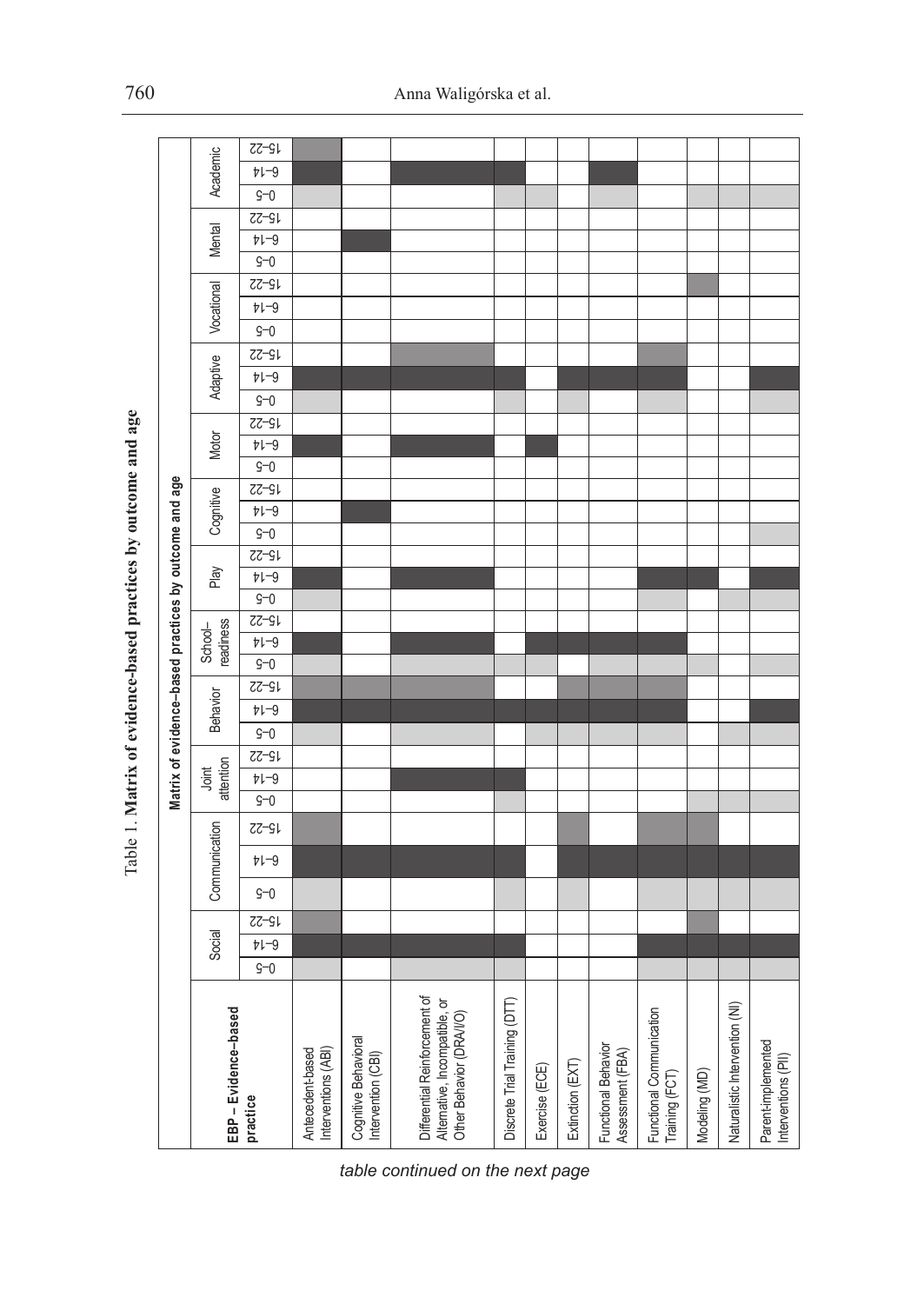| Peer-mediated Instruction<br>and Intervention (PMII) | Picture Exchange<br>Communication System<br>(PECS) | Pivotal Response Training<br>(PRT) | Prompting (PP) | Reinforcement (R+) | Response Interruption/<br>Redirection (RIR) | Scripting (SC) | Self-management (SM) | Social Narratives (SN) | Social Skills Training (SST) | Structured Play Group (SPG) | Task Analysis (TA) | Technology-aided Instruction<br>and Intervention (TAII) | Time Delay (TD) | Video Modeling (VM) | Visual Supports (VS) |
|------------------------------------------------------|----------------------------------------------------|------------------------------------|----------------|--------------------|---------------------------------------------|----------------|----------------------|------------------------|------------------------------|-----------------------------|--------------------|---------------------------------------------------------|-----------------|---------------------|----------------------|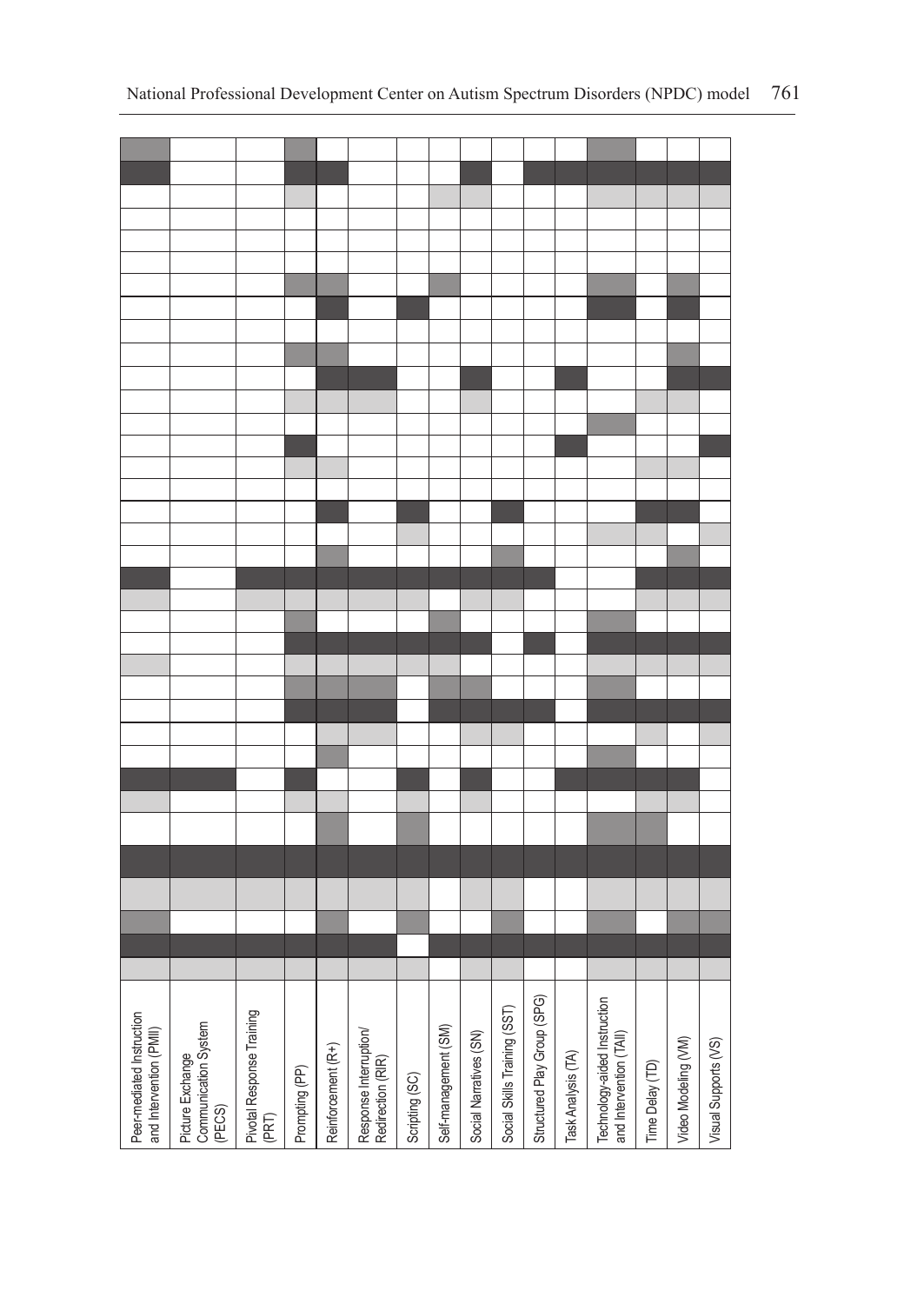in the subsequent reviews as having satisfactory research evidence of effectiveness. The National Clearinghouse on Autism Evidence and Practice (NCAEP) is conducting a systematic review of the current intervention literature targeting individuals on the autism spectrum as a continuation of the evidence review completed by the NPDC.4

d) E-learning Autism Focused Interventions, Resources and Modules (AFIRM)

Any organization (school) implementing the NPDC model actually goes through two parallel processes. One of them involves better understanding and implementation of the features of high quality programs with regular progress assessment, as shown in items (a) and (b) above.

The other involves better understanding and selection of specific focused intervention to facilitate achieving predefined educational, developmental or behavioral outcomes. To sum up, whereas the high quality practices included in the APERS are universal across settings, children, and youth, the EBP matrix includes focused interventions, which need to be appropriately matched (algorithmic features) to the needs.

Therefore, an organization (school) delivering interventions based on a behavioral approach, is likely to be familiar with ABA-based focused interventions from the EBP matrix but may need support in learning other evidence-based practices. Another school may need support implementing these behavioral interventions, particularly since some (e.g., prompting, time delay, reinforcement) are foundational given their presence in the implementation procedures of many other EBPs. Additionally, as learning to use new EBPs takes time, there is a need to prioritize first those that match the needs of learners. Importantly, learning and implementing EBPs takes flexibility and the necessity to return to ensuring knowledge and use of fidelity as needed, e.g., when a new team member joins. This flexibility in implementing the EBPs in schools is supported by the e-learning Autism Focused Interventions, Resources and Modules. These modules aim at practical application of planning, using, and monitoring across each focused intervention. Interactive teaching methods used in the modules help build engagement throughout training.

e) NPDC coaching standards

The NPDC assumes that the team of practitioners (psychologists, educators, speech and language pathologists) working with children and youth with autism need and should receive professional development support. As a part of such support, coaching is meant to strengthen their skills in implementing high quality program features and EBPs. Research has shown that training which includes elements of coaching/mentoring improves actual implementation of evidence-based interventions [31].

The NCAEP is a project supported by funds from the Frank Porter Graham Institute (University of North Carolina, Chapel Hill).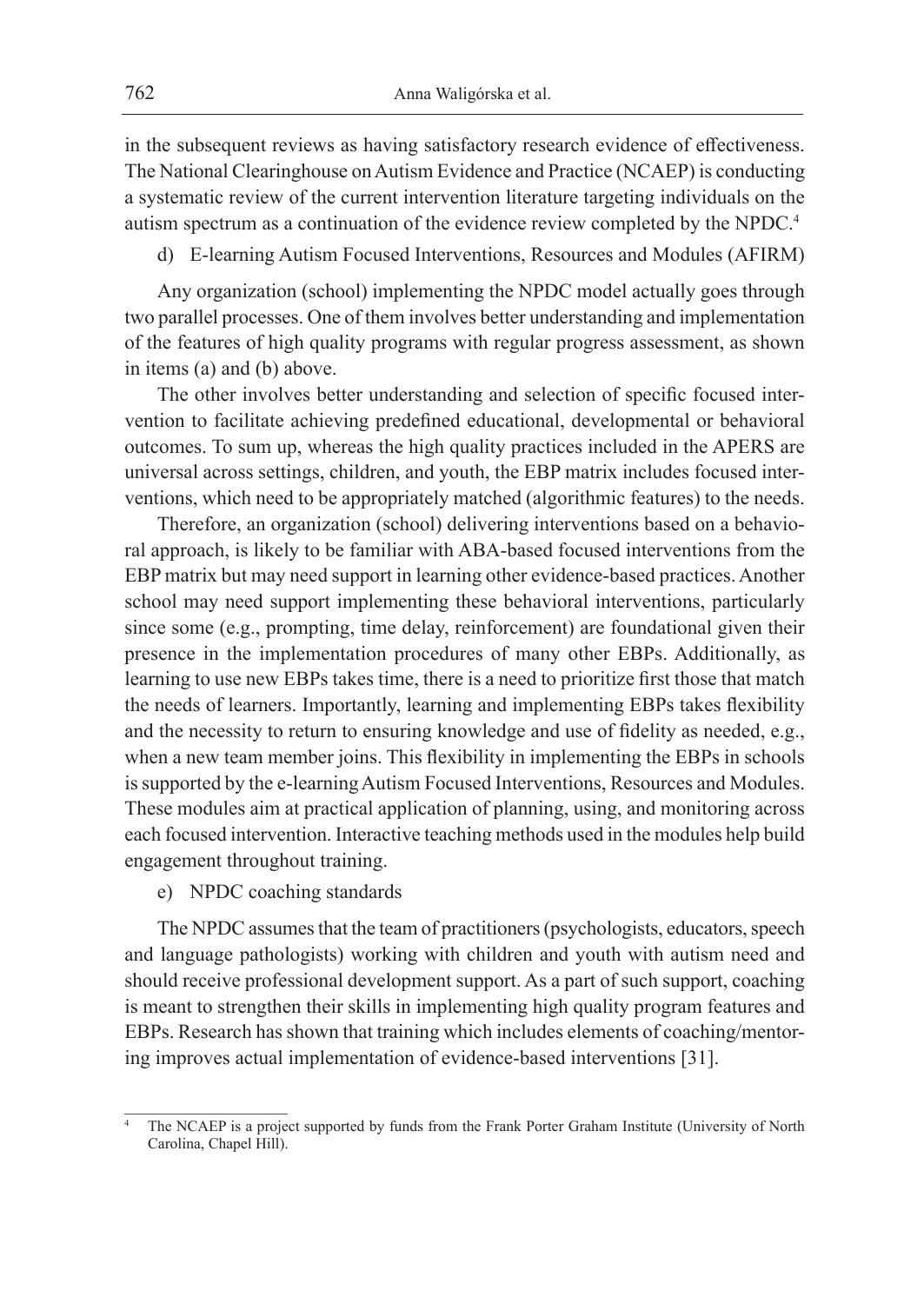Coaching can include a professional's self-identification of areas for improvement, followed by a discussion about the implementing EBPs, modeling by the coach of the implementation of EBPs technical aspects of individual focused interventions. The NPDC has created a Coaching Manual to describe the standards and forms of coaching [25].

f) Goal Attainment Scaling (GAS)

Recently, Goal Attainment Scaling (GAS) has been explored in research and practice in special education in the USA [32, 33]. The purpose of Goal Attainment Scaling (GAS) is to assess progress that students make on two learning goals. When observable and measurable goals are organized in this way, they can be used to assess the effects of individualized intervention practices. Similar goal individualization was required in the autism treatment standards by the AAP [1]. As described by Ruble et al. [33] as a part of GAS, the team identifies priority goals and outcomes with the family and describes these along a scale. The first level represents the current level of performance of a behavior or skill, the next two rating represent two objectives towards an annual goal, next is the annual goal, and the final level represents the skill or behavior if the child exceeds the goal before expected [34]. Scaling learner's attainment across the desired outcomes/goals enables progress monitoring, ensuring that the goals match the learner's capabilities (i.e., that they are attainable), and preparing teams to change the intervention if the learner is not progressing towards the skill or behavior as expected.

g) Operationalization of implementation of evidence-based interventions and practices, and quality assessment of program environment

The NPDC model provides for constant implementation of evidence-based focused interventions in schools and regular monitoring of intervention quality. The EBP implementation cycle presented below should be by definition repeated on a regular basis (e.g., annually), often in conjunction with reviewing the Individualized Education Program (IEPs). In Poland, the closest counterpart of the American Individualized Education Program (IEP) is referred to as an Individual Education and Therapy Program (pl. *Indywidualny Program Edukacyjno-Terapeutyczny; IPET*). Therefore, for the sake of clarity, we choose to use the IEP/IPET abbreviation consistently throughout this article, whenever the concept of a comprehensive scheme of educational interventions tailored to a learner's needs is mentioned<sup>5</sup>. Figure 2 depicts the operationalization of the selection of EBPs to be implemented based on a learner's needs, their family's preferences and priorities, and the team's strengths, with annual quality assessment of interventions.

<sup>5</sup> And, in the Polish version of the article, only "IPET" abbreviation is used in this context.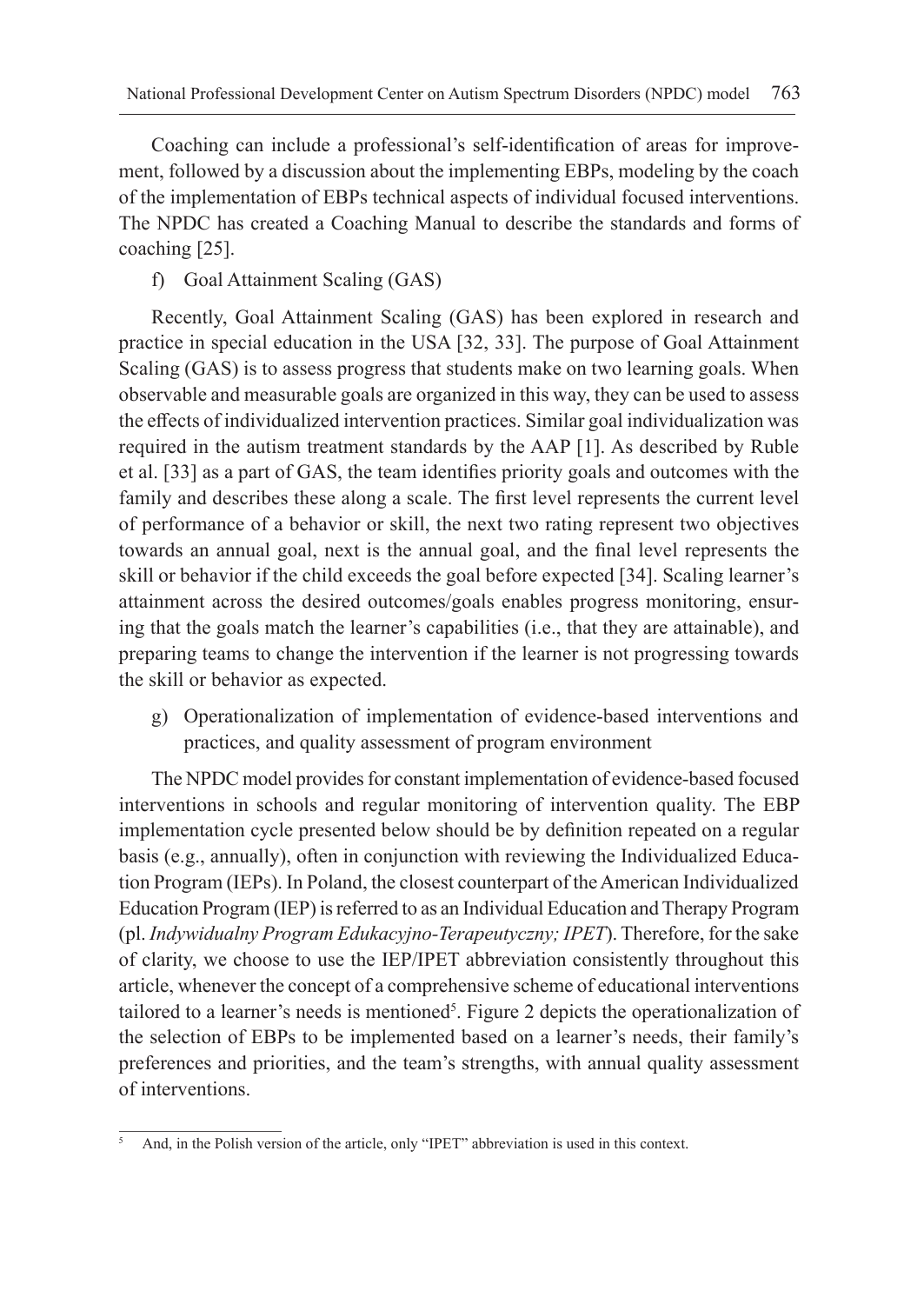The initial work with a school involves external and internal assessment of program environment using the APERS and (if deemed necessary) team discussion on improving the quality of delivered interventions. Based on the APERS feedback, focused interventions may be identified to be implemented across the team from the EBP matrix. By definition, these need to be matched with learners' goals (assessed using GAS – see item (f) above). Next, team members are trained in using selected focused interventions (assessed to ensure their implementation with fidelity through coaching) and start adopting them in their practice. The process is additionally supported by coaching provided by internal and/or external coaches and supervisors, as well as focus on further strengthening internal communication and building team independence. After 9–12 months since the beginning of the implementation process, the APERS assessment and self-assessment is repeated along with GAS<sup>6</sup>, to assess changes taking place as a result of adopting high quality intervention features and implementing evidence-based practices. The process described above is constant – it can ensure maintaining high quality provision when facing staff turnover, unusual needs of learners or the need to make the team effort more consistent.





<sup>6</sup> Goal attainment scaling (GAS) is carried out routinely four times during the NPDC model implementation: at the beginning of implementation, twice mid-process to ensure matching the goals to learner's needs, and finally at the end of implementation.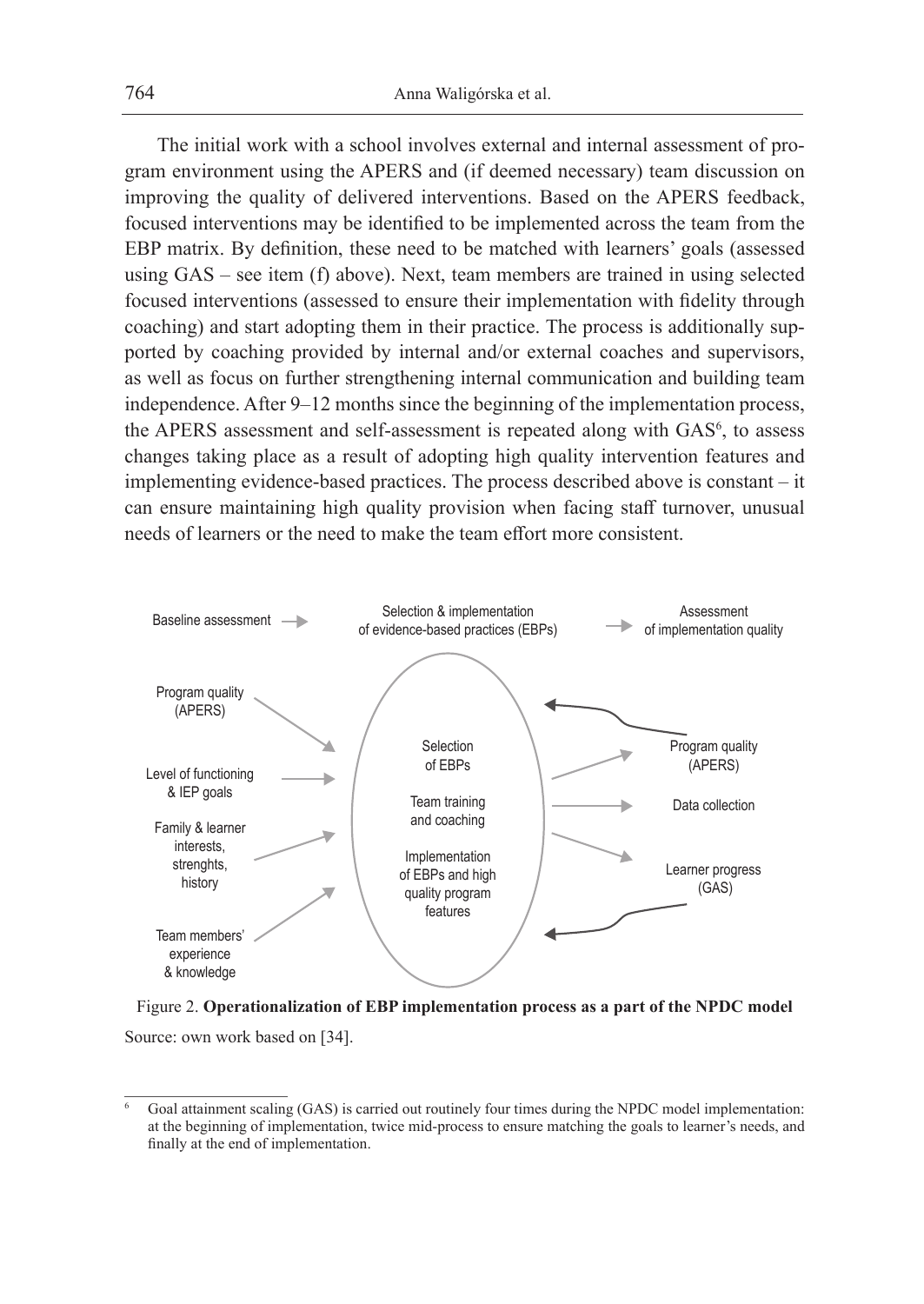## **NPDC implementation in the United States**

A standard implementation process of the NPDC model in schools in individual US states was described and published in a scientific journal [34]. The framework of the implementation process involved the following steps:

- 1. The state formed an Interagency Autism Planning Group (IAPG) to develop the competitive application for partnership. Once the state was selected to work with the NPDC, a meeting between IAPG and NPDC staff was convened to create a strategic plan and establish an autism training team (A-Team). A week-long summer training institute was provided by the NPDC for each state to train coaches and A-Team members on the process.
- 2. Selected schools within the state (model schools) formed their A-Team (Autism Team) which included an administrator, a local coach, along with implementing teachers and related service providers (therapists). During the summer institute, A-Team members received training in using the APERS, implementing high quality practices and evidence-based focused interventions, as well as other components of the NPDC model.
- 3. Next, the 2-year implementation phase followed, which included embedding model elements in own practice (the NPDC provided technical assistance during the first year while training state and local coaches were replaced by the respective state and local coaches during the second year) along with professional development and training on how to replicate the model to other schools. Effectiveness was measured at the program level through the APERS, at the teacher level through EBP fidelity implementation checklists, and at the student level through Goal Attainment Scaling.
- 4. Afterwards, the local autism training team personnel took over delivering training to next schools in their own school districts and state.

The NPDC delivered training through IAPG in 12 states [34]. As a part of all research projects conducted to date, training has been provided to over 200 school teams. The implementation process combines internal (e.g., selection and practical application of focused interventions) and external (e.g., APERS assessment, reports and feedback) actions by and on behalf of an organization. As a result, the objectivity of quality assessment can be ensured. Furthermore, it is possible to adjust gradual adoption of new EBPs to the schools' and learners' needs. The ultimate aim is to maximize the effectiveness of EBP adoption as well as to increase the team's awareness of EBPs and EBP-related self-efficacy.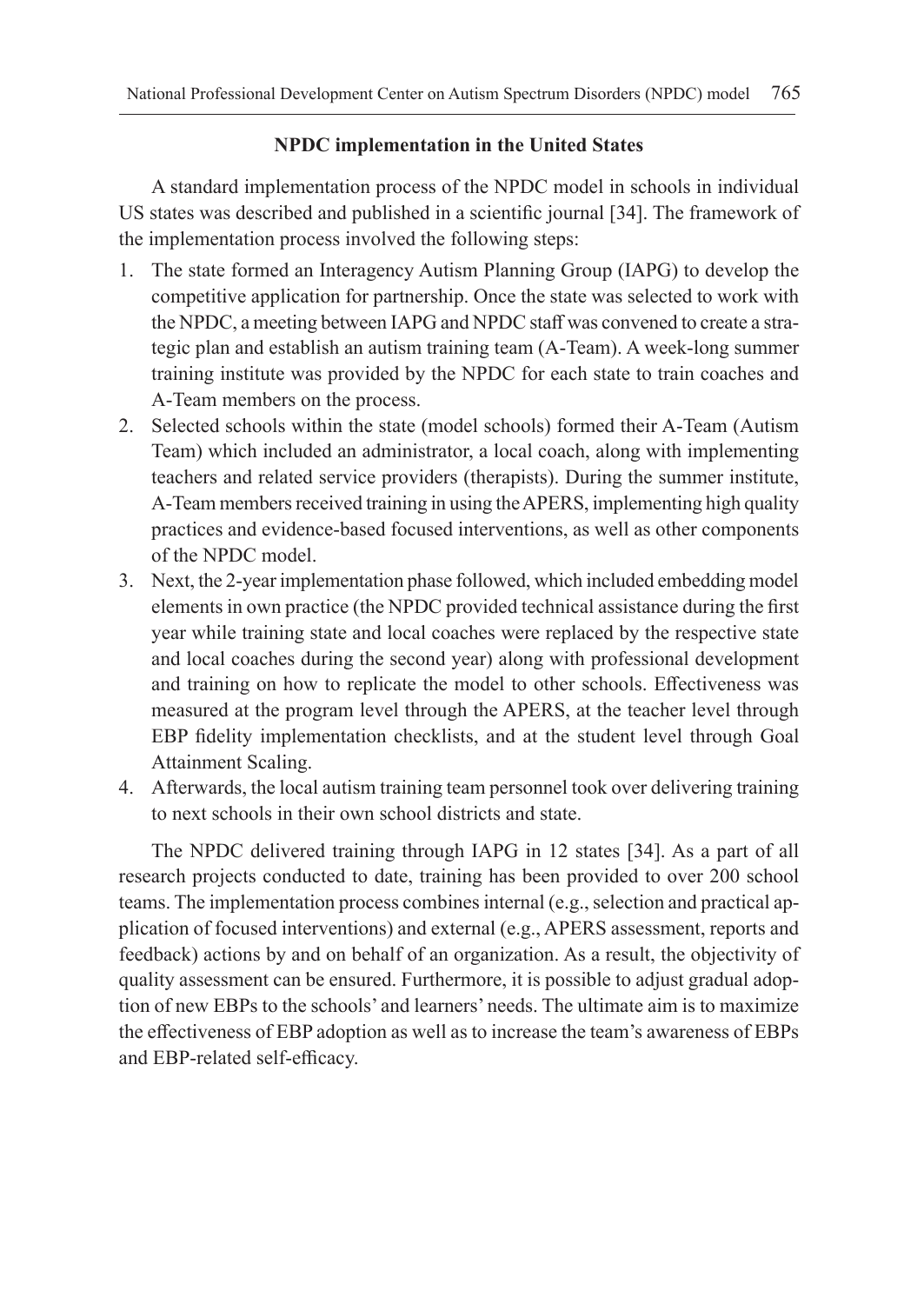#### **NPDC model and research**

The model described in the current article refers to research across three dimensions. First, its components are derived from the systematic review of pooled research data. It is particularly apparent with the APERS and EBP matrix. However, other elements of the NPDC model, including its operationalized implementation [34] or coaching [25] are derived from the analysis of research data or research-based standards as well.

As a second dimension, the model's flexibility enables inclusion of new data from relevant research as it emerges. The modular structure of the model (with literature review findings, rather than theoretical assumptions guide the selection of evidencebased interventions) makes it possible to integrate subsequent systematic literature reviews within the model7 . Owing to its flexible, modular structure, the NPDC enables inclusion of new EBPs in the matrix as the body of evidence to support their effectiveness increases. This is also how the NPDC model was developed – the previous NPDC review [35] was replaced with an updated systematic review [9], and a third review is underway.

The third dimension of reference is carrying out research to confirm the effectiveness of the NPDC model [34]. The ongoing Efficacy Study for Elementary Learners with Autism Spectrum Disorder (TESELA) follows the design of a randomized controlled trial (RCT) using schools as subjects. As part of this study, schools delivering interventions for children with ASD were randomly selected to experimental group (implementing the NPDC model) or control group. A total of 60 schools were enrolled – 30 were allocated to an experimental group and 30 to a control group (schools from a control group have their educational environment assessed using the APERS and receive training materials, yet there is no systemic implementation of the NPDC model). The results of this large-scale project should be interesting not only in terms of the NPDC, but more broadly in terms of team member ability to implement evidence-based interventions. It should be noted that the NPDC model has become the procedural foundation for the Center for Secondary Education for Students with Autism (CSESA) program [36]<sup>8</sup>. All abovementioned aspects of reference to research in the NPDC model are of interdisciplinary nature, which seems necessary considering the complexity of autism spectrum disorder and multidimensionality of therapeutic and educational interventions.

<sup>7</sup> A good current example of this feature is a systematic review of the current intervention literature targeting individuals on the autism spectrum currently being conducted by the National Clearinghouse on Autism Evidence and Practice (NCAEP) as a continuation of the evidence review that was completed by the NPDC.

A full list of CSESA publications can be accessed at http://csesa.fpg.unc.edu/research/articles.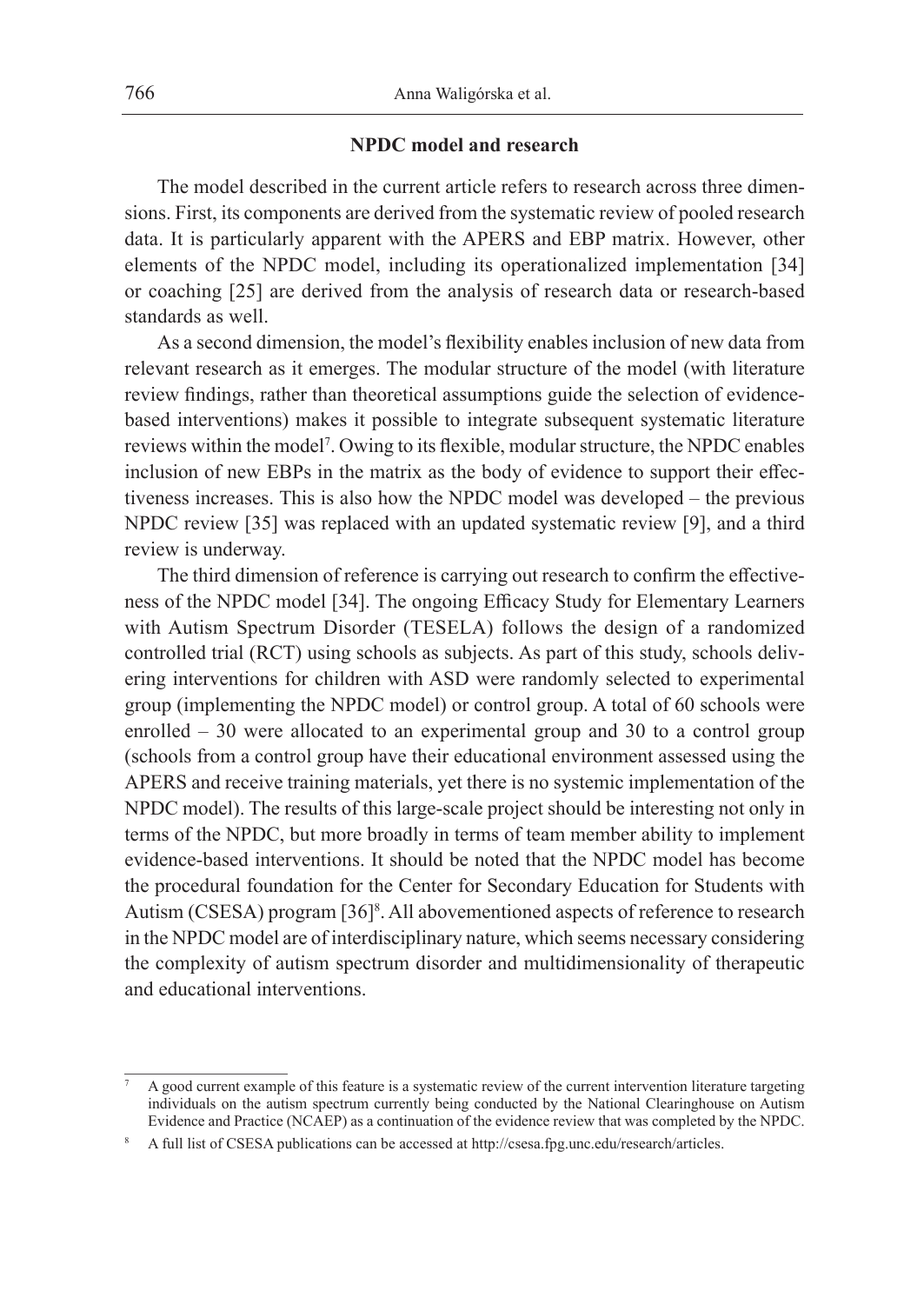### **NPDC model characteristic summary and implementation perspective in Poland**

In summary, the NPDC model, as an advanced technical and operational solution, includes and supports dynamic development and implementation of educational and behavioral interventions for children and adolescents with autism spectrum disorder. As a result, albeit relatively recent, it has attracted attention from practitioners in a number of countries, such as Australia, Saudi Arabia, Bangladesh and in Europe – Sweden and Poland, which are currently at different stages of implementation.

In Poland, the NPDC model is currently being implemented by SOTIS Autism Therapy Center. After a preparation stage of a few years, the team of Polish APERS trainers have been formed and trained. Currently (until the end of 2019), a pilot implementation of the NPDC model is continued in SOTIS centers across the country. At the end of the process, the feedback from Polish practitioners involved in working with the model will be collected and summarized, and the next steps will be planned. For the sake of brevity, stages of NPDC implementation in Poland along with the necessary linguistic and cultural adaptation of related resources go beyond the scope of the current article and will, therefore, be addressed in a separate publication.

Through the integration of the perspective of evidence-based medicine with the reality of applied social research, which the majority of focused interventions for autism stem from, the NPDC model sets high quality standards and procedures for effective implementation across various settings. The described way of integrating research with clinical and educational practice may suggest new directions for development of interventions for autism and other neurodevelopmental disorders.

#### **References**

- 1. Myers S, Johnson C. *Management of children with autism spectrum disorders*. Pediatrics 2007; 120(5): 1162–1182.
- 2. Waligórska A, Waligórski M. *Naturalistyczne interwencje rozwojowo-behawioralne jako konsensus w terapii autyzmu*. In: Rozetti A, Rybakowski F, editors. *Spektrum autyzmu – neurorozwojowe zaburzenia współwystępujące*. Lodz: Lodz Branch of the National Autism Association; 2015. P. 115–123.
- 3. Rybakowski F. *Farmakoterapia zaburzeń ze spektrum autyzmu*. In: Rozetti A, Rybakowski F, editors. *Spektrum autyzmu – neurorozwojowe zaburzenia współwystępujące*. Lodz: Lodz Branch of the National Autism Association; 2015. P. 133–138.
- 4. National Research Council. *Educating children with autism*. Washington, DC: National Academy Press; 2001.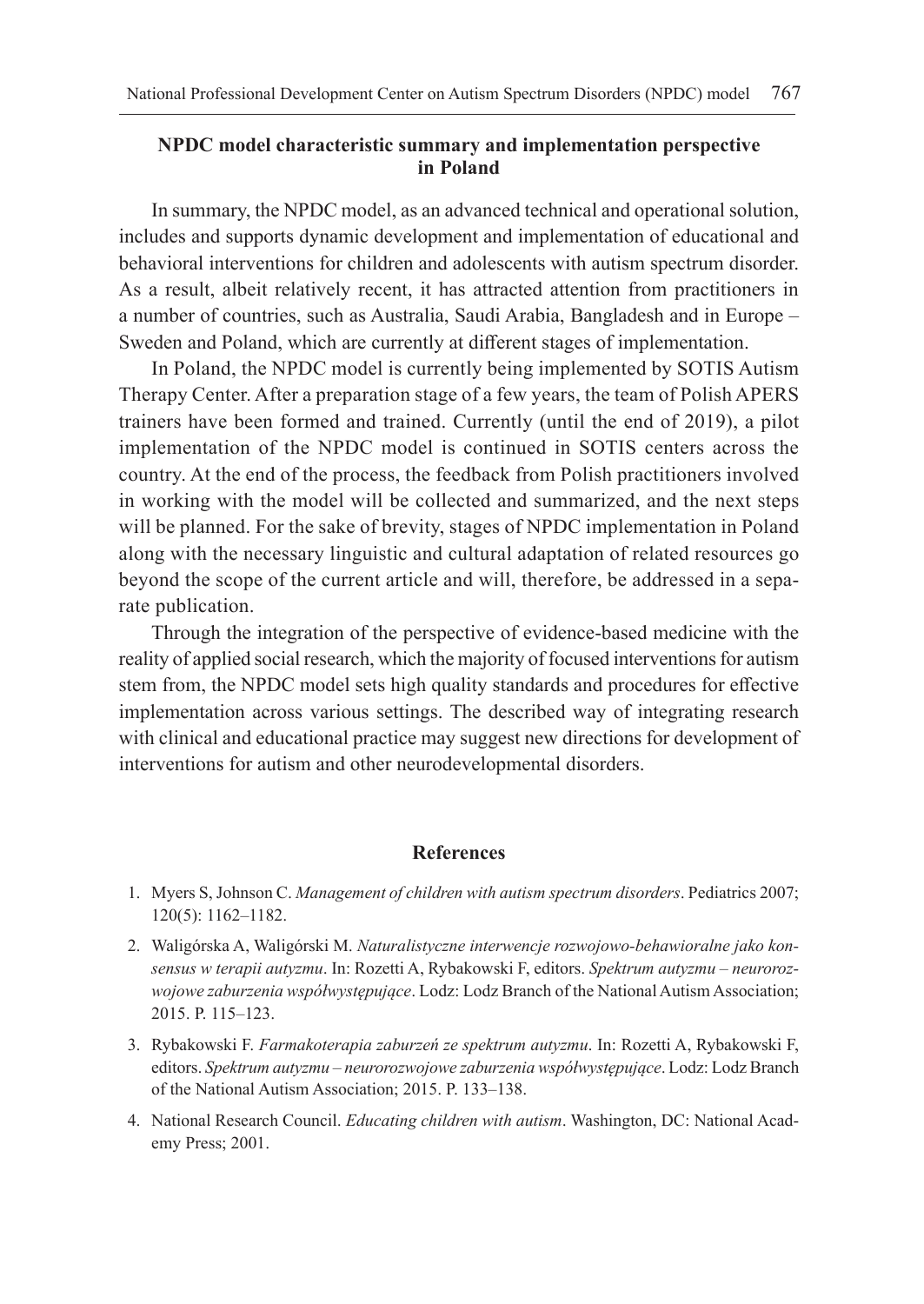- 5. Drahota A, Aarons G, Stahmer A. *Developing the Autism Model of Implementation for autism spectrum disorder community providers: Study protocol*. Implement. Sci. 2012; 7: 785.
- 6. Salomone E, Charman T, McConachie H, Warreyn P. *Prevalence and correlates of use of complementary and alternative medicine in children with autism spectrum disorder in Europe*. Eur. J. Pediatr. 2015; 174(10): 1277–1285.
- 7. Travers JC. *Evaluating claims to avoid pseudoscientific and unproven practices in special education*. Interv. Sch. Clin. 2017; 52(4): 195–203.
- 8. Spooner F, McKissick BR, Knight VF. *Establishing the state of affairs for Evidence-Based Practices in students with severe disabilities*. Res. Pract. Persons Severe Disabl. 2017; 42(1): 8–18.
- 9. Wong C, Odom SL, Hume KA, Cox AW, Fettig A, Kucharczyk S et al. *Evidence-Based Practices for children, youth, and young adults with Autism Spectrum Disorder: A comprehensive review*. J. Autism Dev. Disord. 2015; 45(7): 1951–1966.
- 10. Odom S, Cox A, Sideris J, Hume K, Hedges S, Kucharczyk S, Shaw E et al. *Assessing quality of program environments for children and youth with autism: Autism Program Environment Rating Scale (APERS)*. J. Autism Dev. Disord. 2018; 48(3): 913–924.
- 11. Deegear J, Lawson D. *The utility of empirically supported treatments*. Prof. Psychol. Res. Pr. 2003; 34(3): 271–277.
- 12. Wampold B. *How important are the common factors in psychotherapy? An update*. World Psychiatry 2015; 14(3): 270–277.
- 13. Boyd BA, Hume K, McBee MT, Alessandri M, Gutierrez A, Johnson L et al. *Comparative efficacy of LEAP, TEACCH and non-model-specific special education programs for preschoolers with Autism Spectrum Disorders*. J. Autism Dev. Disord. 2014; 44(2): 366–380.
- 14. Waligórska A, Kucharczyk S, Waligórski M, Odom S. *Systematyczny przegląd badań nt. technik terapii ASD i jego znaczenie kliniczne na przykładzie modelu NPDC*. In: Rozetti A, Słopień A, Pisula E, editors. *Spektrum autyzmu. Jak pozyskiwać wiarygodne informacje, tworzyć wskazania oraz oceniać skuteczność stosowanych oddziaływań terapeutycznych*. Lodz: Lodz Branch of the National Autism Association; 2016. P. 17–36.
- 15. Odom S, Boyd B, Hall L, Hume K. *Evaluation of comprehensive treatment models for individuals with Autism Spectrum Disorders*. J. Autism Dev. Disord. 2010; 40(4): 425–436.
- 16. Schlegl E, Ducournau P, Ruof J. *Different weights of the Evidence-Based Medicine triad in regulatory, health technology assessment, and clinical decision making*. Pharmaceut. Med. 2017; 31(4): 213–216.
- 17. Fixsen D, Blase K, Metz A, Van Dyke M. *Statewide implementation of Evidence-Based Programs*. Teach Except. Child 2013; 79(2): 213–230.
- 18. Bejnö H, Roll-Pettersson L, Klintwall L, Långh U, Odom SL, Böolte S. *Cross-cultural content validity of the Autism Program Environment Rating Scale in Sweden*. J. Autism Dev. Disord. 2019; 49(5): 1853–1862.
- 19. O'Brien S, McNamara G, O'Hara J, Brown M. *External specialist support for school selfevaluation: Testing a model of support in Irish post-primary schools*. Evaluation 2017; 23(1): 61–79.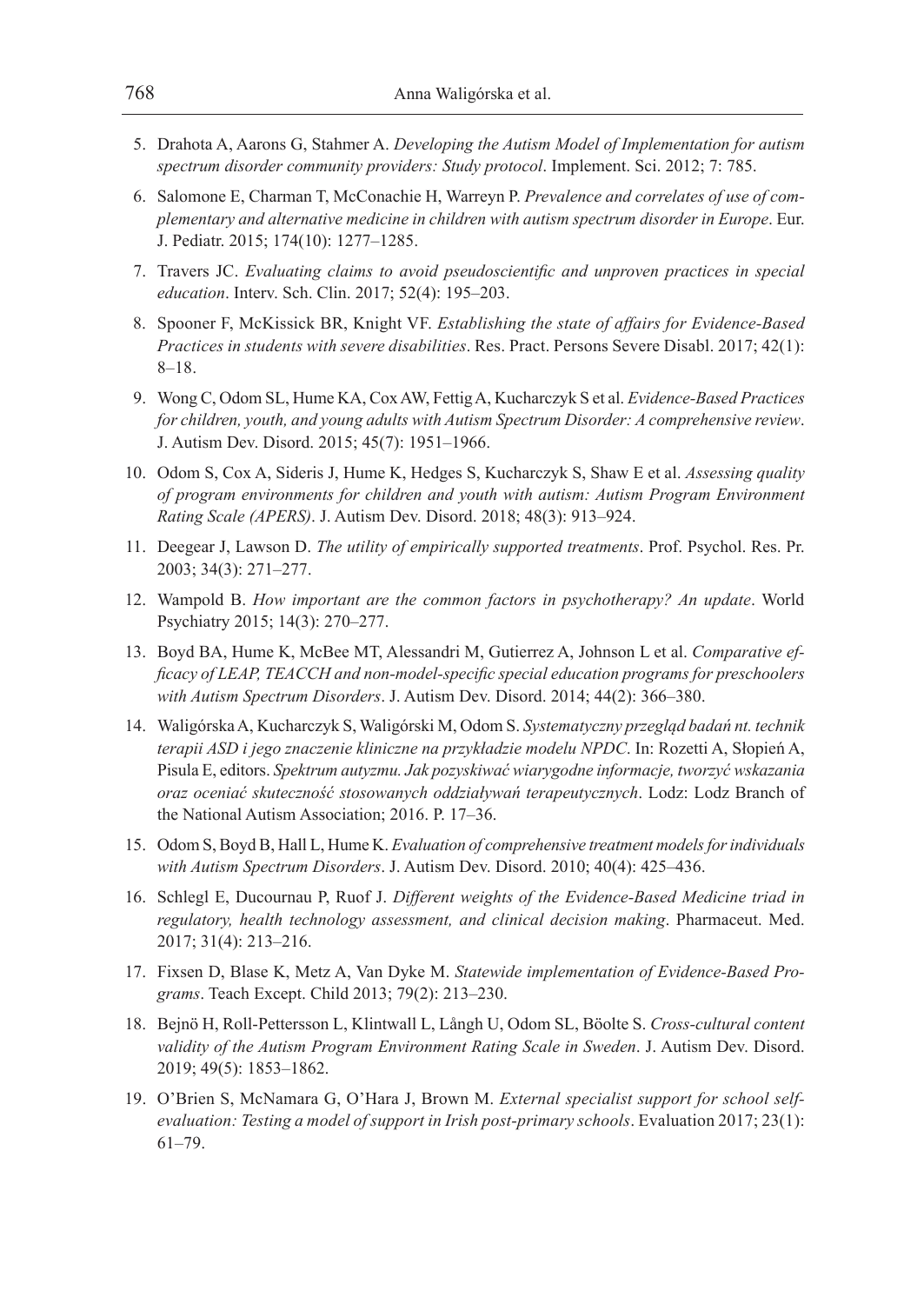- 20. Webb R, Vulliamy G, Häkkinen K, Hämäläinen S. *External inspection or school self-evaluation? A comparative analysis of policy and practice in primary schools in England and Finland*. Br. Educ. Res. J. 1998; 24(5): 539–556.
- 21. Vanhoof J, Van Petegem P. *Evaluating the quality of self-evaluations: The (mis)match between internal and external meta-evaluation*. Studies In Educational Evaluation 2010; 36(1–2): 20–26.
- 22. Hu BY, Zhou Y, Li K. *Pinpointing Chinese early childhood teachers' professional development needs through self-evaluation and external observation of classroom quality*. Journal of Early Childhood Teacher Education 2014; 35(1): 54–78.
- 23. Eaton LH, Meins AR, Mitchell PH, Voss J, Doorenbos AZ. *Evidence-based practice beliefs and behaviors of nurses providing cancer pain management: A mixed-methods approach*. Oncol. Nurs. Forum 2015; 42(2): 165–173.
- 24. Underhill M, Roper K, Siefert ML, Boucher J, Berry D. *Evidence‐based practice beliefs and implementation before and after an initiative to promote evidence‐based nursing in an ambulatory oncology setting*. Worldviews Evid. Based Nurs. 2015; 12(2): 70–78.
- 25. Kucharczyk S, Shaw E, Smith Myles B, Sullivan L, Szidon K, Tuchman-Ginsberg L. *Guidance and coaching on evidence-based practices for learners with autism spectrum disorders*. Chapel Hill: The University of North Carolina, Frank Porter Graham Child Development Institute, National Professional Development Center on Autism Spectrum Disorders; 2012.
- 26. Chambless DL, Sanderson WC, Shoham V, Bennett Johnson S, Pope KS, Crits-Christoph P et al. *An update on empirically validated therapies*. The Clinical Psychologist 1996; 49(2): 5–18.
- 27. Gersten R, Fuchs LS, Compton D, Coyne M, Greenwood CR, Innocenti MS. *Quality indicators for group experimental and quasi-experimental research in special education*. Exceptional Children 2005; 71(2): 149–164.
- 28. Horner R, Carr E, Halle J, McGee G, Odom S, Wolery M. *The use of single subject research to identify evidence based practice in special education*. Exceptional Children 2005; 71(2): 165–180.
- 29. National Autism Center. *National standards project findings and conclusions*. Randolph, MA: Author; 2009.
- 30. What Works Clearinghouse™. *Procedures and Standards Handbook Version 3.0*; 2014. http:// ies.ed.gov/ncee/wwc/Docs/referenceresources/wwc\_procedures\_v3\_0\_standards\_handbook. pdf (retrieved: 27.12.2017).
- 31. Carlson L, Goscha RJ, Rapp CA. *Field mentoring: An important strategy for evidence-based practice implementation*. Best Pract. Ment. Health 2016; 12(2): 1–13.
- 32. Carr R. *Goal Attainment Scaling as a useful tool for evaluating progress in special education*. Exceptional Children 1979; 46(2): 88–95.
- 33. Ruble L, McGrew JH, Toland MD. *Goal Attainment Scaling as an outcome measure in randomized controlled trials of psychosocial interventions in autism*. J. Autism Dev. Disord. 2012; 42(9): 1974–1983.
- 34. Odom SL, Cox AW, Brock ME, National Professional Development Center On Asd. *Implementation science, professional development, and autism spectrum disorders: National Professional Development Center on ASD*. Exceptional Children 2013; 79(3): 233–251.